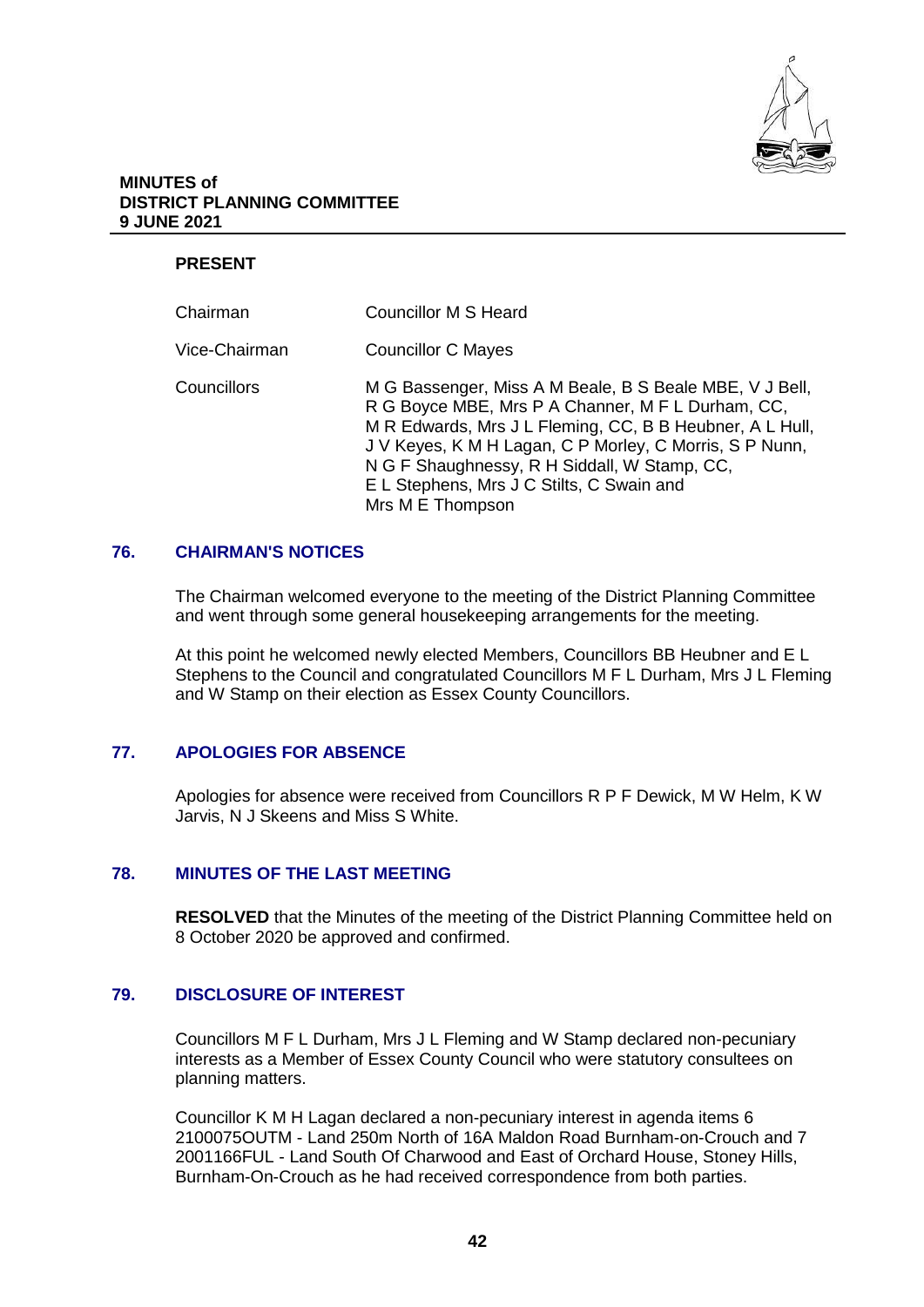Councillor R G Boyce declared a non-pecuniary interest in agenda item 6 2100075OUTM - Land 250m North of 16A Maldon Road Burnham-on-Crouch advising that he was a Trustee and Chairman of an Alms House Trust and in relation to phase one of this development he had voted against the application, but since the Council had shown its wishes he had supported the Officers' recommendation.

Councillor A L Hull declared pecuniary interests in agenda items 6 2100075OUTM - Land 250m North of 16A Maldon Road Burnham-on-Crouch and 7 2001166FUL - Land South Of Charwood and East of Orchard House, Stoney Hills, Burnham-On-Crouch and advised that she would be leaving the room for these items.

Councillor Mrs P A Channer declared a non-pecuniary interest in agenda item 6 2100075OUTM - Land 250m North of 16A Maldon Road Burnham-on-Crouch advising that she was a member of an Alms House Trust.

Councillor V J Bell advised that she would be leaving the room for agenda item 7 2001166FUL - Land South Of Charwood and East of Orchard House, Stoney Hills, Burnham-On-Crouch.

# **80. 21/00198/VAR - LAND NORTH OF MARSH ROAD, BURNHAM-ON-CROUCH, ESSEX**

| <b>Application Number</b>                                       | 21/00198/VAR                                                                                                                                                                                                                                                                  |
|-----------------------------------------------------------------|-------------------------------------------------------------------------------------------------------------------------------------------------------------------------------------------------------------------------------------------------------------------------------|
| Location                                                        | Land North Of Marsh Road, Burnham-On-Crouch, Essex                                                                                                                                                                                                                            |
| <b>Proposal</b>                                                 | Removal of condition 36 (affordable housing to NDSS) on<br>approved planning permission 19/01208/FUL (Residential<br>development comprising the construction of 90 residential<br>dwellings (Use Class C3), public open space, landscaping<br>and associated infrastructure.) |
| <b>Applicant</b>                                                | Taylor Wimpey (East London)                                                                                                                                                                                                                                                   |
| Agent                                                           | Mr Oli Milne - Savills                                                                                                                                                                                                                                                        |
| <b>Target Decision Date</b>                                     | 07.06.2021                                                                                                                                                                                                                                                                    |
| <b>Case Officer</b>                                             | Kathryn Mathews                                                                                                                                                                                                                                                               |
| <b>Parish</b>                                                   | <b>Burnham Town Council</b>                                                                                                                                                                                                                                                   |
| <b>Reason for Referral to the</b><br><b>Committee / Council</b> | Major application                                                                                                                                                                                                                                                             |

It was noted from the Members' Update that a further letter of objection had been received.

Following the Officers' presentation, Mr Caslin on behalf of Taylor Wimpey the Applicant addressed the Committee.

Councillor R G Boyce moved the Officers' recommendation of refusal. This was duly seconded.

In accordance with Procedure Rule No. 13 (3) Councillor C Morris requested a recorded vote. This was duly seconded.

In response to a question regarding the affordable housing mix proposed Members were advised that if approved this application would not reduce the percentage or change the mix of affordable housing proposed. It was explained that the change related to the minimum internal floorspace required for the affordable units.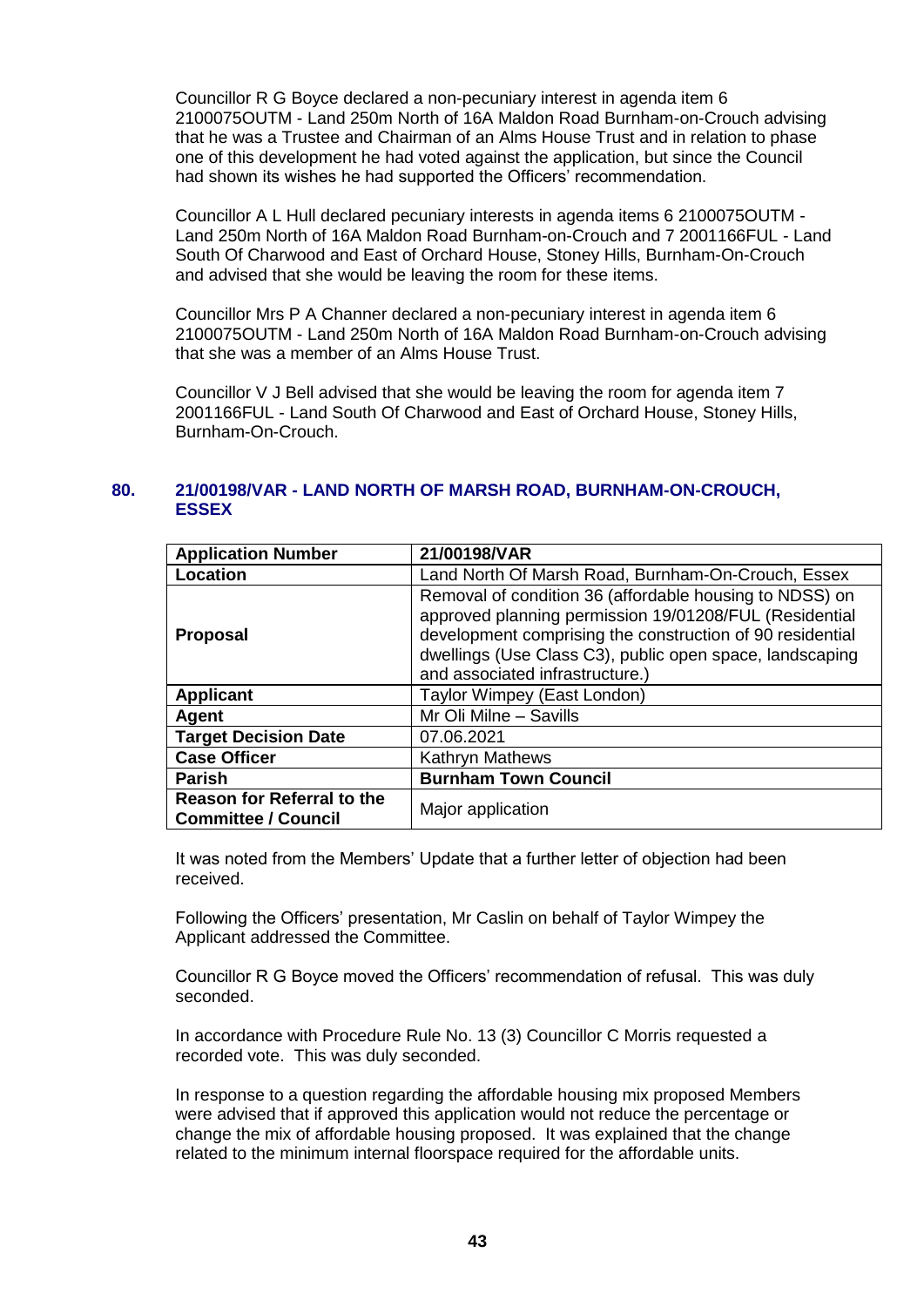The Chairman then put the proposal in the name of Councillor Boyce to the Committee and in accordance with the request for a recorded vote the result was as follows:

### For the recommendation:

Councillors M G Bassenger, Miss A M Beale, B S Beale, V J Bell, R G Boyce, Mrs P A Channer, M F L Durham, M R Edwards, Mrs J L Fleming, B B Heubner, A L Hull, J V Keyes, K M H Lagan, C Mayes, C P Morley, C Morris, S P Nunn, N G F Shaughnessy, R H Siddall, W Stamp, E L Stephens, Miss J C Stilts, C Swain and Mrs M E Thompson.

Against the recommendation:

There were none.

Abstention: Councillor M S Heard.

The motion was therefore carried.

**RESOLVED** that the application be **REFUSED** for the following reason:

1 Condition 36 of planning permission reference 19/01208/FUL is necessary, relevant to planning, relevant to the development to be permitted, enforceable, precise and reasonable in all other respects. In the absence of a requirement for the affordable housing units to comply with the Nationally Described Internal Space Standards, the local planning authority could not ensure that the affordable housing proposed meet the greatest housing needs of the District, contrary to Policies H1 and H2 of the approved Maldon District Local Development Plan, the Affordable Housing and Viability SPD and the NPPF.

Following her earlier declaration, Councillor A L Hull left the meeting at this point and did not return.

| <b>Application Number</b>                                       | 21/00075/OUTM                                                                                                                                                                                                                                                                                                                                                                                                                                                                                                                                                                                                                                                  |
|-----------------------------------------------------------------|----------------------------------------------------------------------------------------------------------------------------------------------------------------------------------------------------------------------------------------------------------------------------------------------------------------------------------------------------------------------------------------------------------------------------------------------------------------------------------------------------------------------------------------------------------------------------------------------------------------------------------------------------------------|
| Location                                                        | Land 250M North Of 16A, Maldon Road, Burnham-On-<br>Crouch, Essex                                                                                                                                                                                                                                                                                                                                                                                                                                                                                                                                                                                              |
| <b>Proposal</b>                                                 | Outline application with all matters of detail reserved for<br>future determination (except for layout and means of<br>access to the site) to extend approved retirement<br>community to north and east including affordable housing:<br>erect 132No. one, two and three-bedroom bungalows,<br>100No. one, two, and three-bedroom apartments in two-<br>storey buildings, and erect single-storey ancillary multi-use<br>community building. Lay out estate roads, footpaths, vehicle<br>parking and surface water drainage infrastructure including<br>swales and detention basins. Form open spaces and<br>allotments and lay out hard and soft landscaping. |
| <b>Applicant</b>                                                | Mr Ian Holloway - Think Green Land Limited                                                                                                                                                                                                                                                                                                                                                                                                                                                                                                                                                                                                                     |
| Agent                                                           | Mr Stewart Rowe - The Planning And Design Bureau Ltd                                                                                                                                                                                                                                                                                                                                                                                                                                                                                                                                                                                                           |
| <b>Target Decision Date</b>                                     | 14.06.2021                                                                                                                                                                                                                                                                                                                                                                                                                                                                                                                                                                                                                                                     |
| <b>Case Officer</b>                                             | <b>Kathryn Mathews</b>                                                                                                                                                                                                                                                                                                                                                                                                                                                                                                                                                                                                                                         |
| <b>Parish</b>                                                   | <b>Burnham North</b>                                                                                                                                                                                                                                                                                                                                                                                                                                                                                                                                                                                                                                           |
| <b>Reason for Referral to the</b><br><b>Committee / Council</b> | Major application                                                                                                                                                                                                                                                                                                                                                                                                                                                                                                                                                                                                                                              |

# **81. 21/00075/OUTM LAND 250M NORTH OF 16A MALDON ROAD, BURNHAM-ON-CROUCH, ESSEX**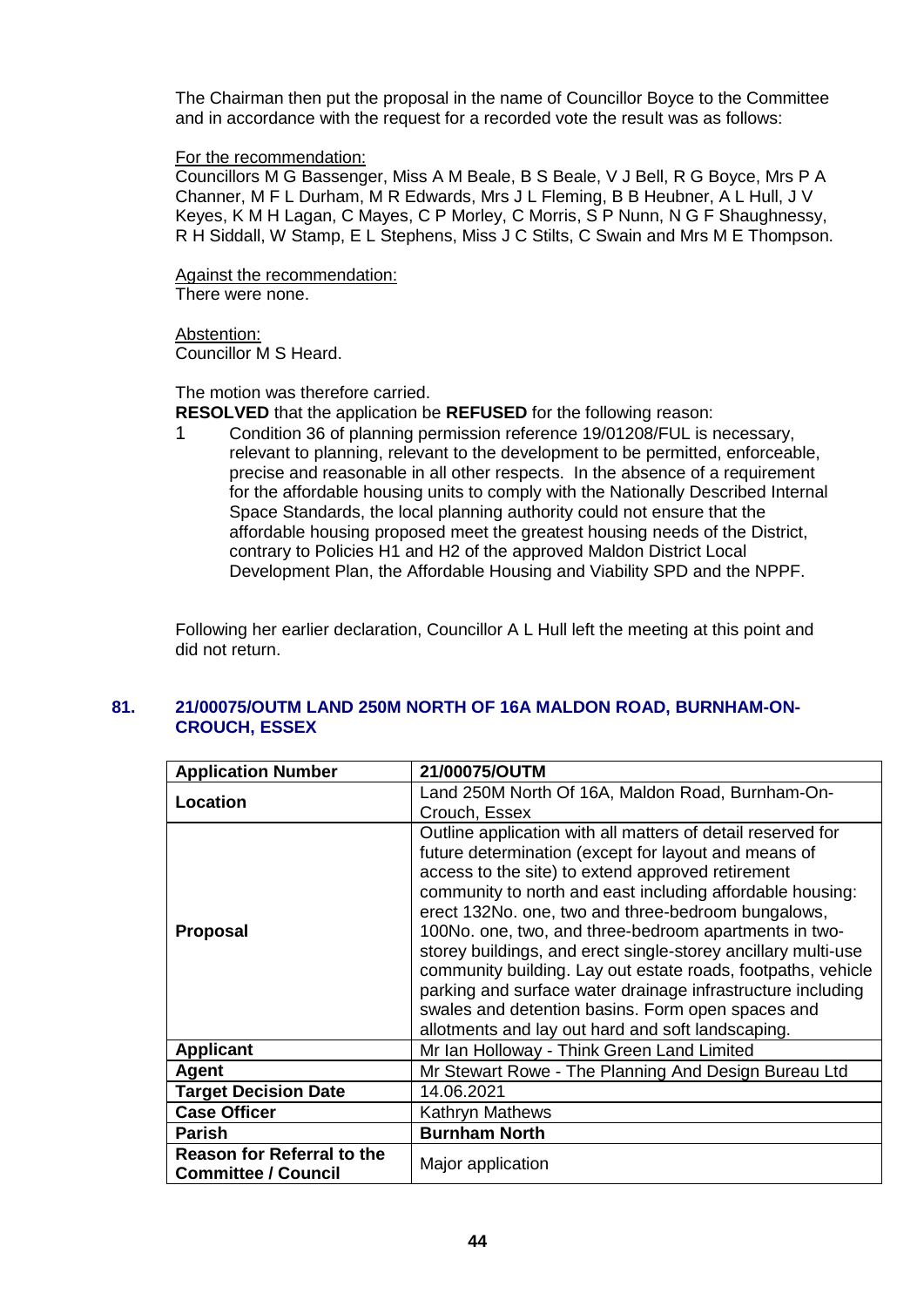It was noted from the Members' Update that additional consultation responses and a letter of objection had been received. The Members' Update also detailed amendments to the Section 106 Heads of Terms and conditions and proposed two additional conditions and four additional informatives.

During her presentation of the application the Specialist: Development Management advised that:

- an amendment was required to the housing mix numbers detailed in condition 6 to specify 42no. one-bedroom, 60no. two-bedroom and 30no. three-bedroom bungalows;
- a petition of 205 signatures had been submitted by the agent in support of the application on the basis that the development was much needed to serve the local and broader community;
- a consultation response from the National Health Services (NHS) had been received which requested a financial contribution of £87,400 to mitigate the impact of the development on local General Practice (GP) provision. Members were informed that the applicant had agreed this.

### This was noted.

Following the Officers' presentation the Agent, Mr Rowe addressed the Committee.

Prior to any debate taking place the Leader of the Council referred to reports of persons knocking on the doors of Burnham-on-Crouch residents' collecting data and claiming to represent the Council. She advised that no such visits had been carried out by Officers of Maldon District Council.

In response to a question regarding the impact this development would have on the Five-Year Housing Land Supply (5YHLS), the Lead Specialist Place outlined how the Council had to show that the 5YHLS was deliverable and provided an estimate of the notable figure which this development would add to the 5YHLS.

Councillor C Morris proposed that the Officers' recommendation not be accepted, and the application be refused for reasons relating to bulk and scale. This proposal was duly seconded.

A lengthy debate ensued, during which the Lead Specialist Place and other Officers provided Members with information in response to questions raised which included:

- the 5YHLS and the application of policies in relation to this;
- the Local Development Plan and the review currently being undertaken;
- access to the Public Rights of Way;
- density of the proposed development, including the need for three bedroomed retirement properties;
- impact of the development on the surrounding landscape;
- the housing requirements for elderly persons within the District, as set out in the Council's Strategic Housing Market Assessment;
- comparisons between this and other planning applications for similar development;
- the proposed Heads of Terms for the Section 106 Agreement;
- consideration of the 'titled balance'.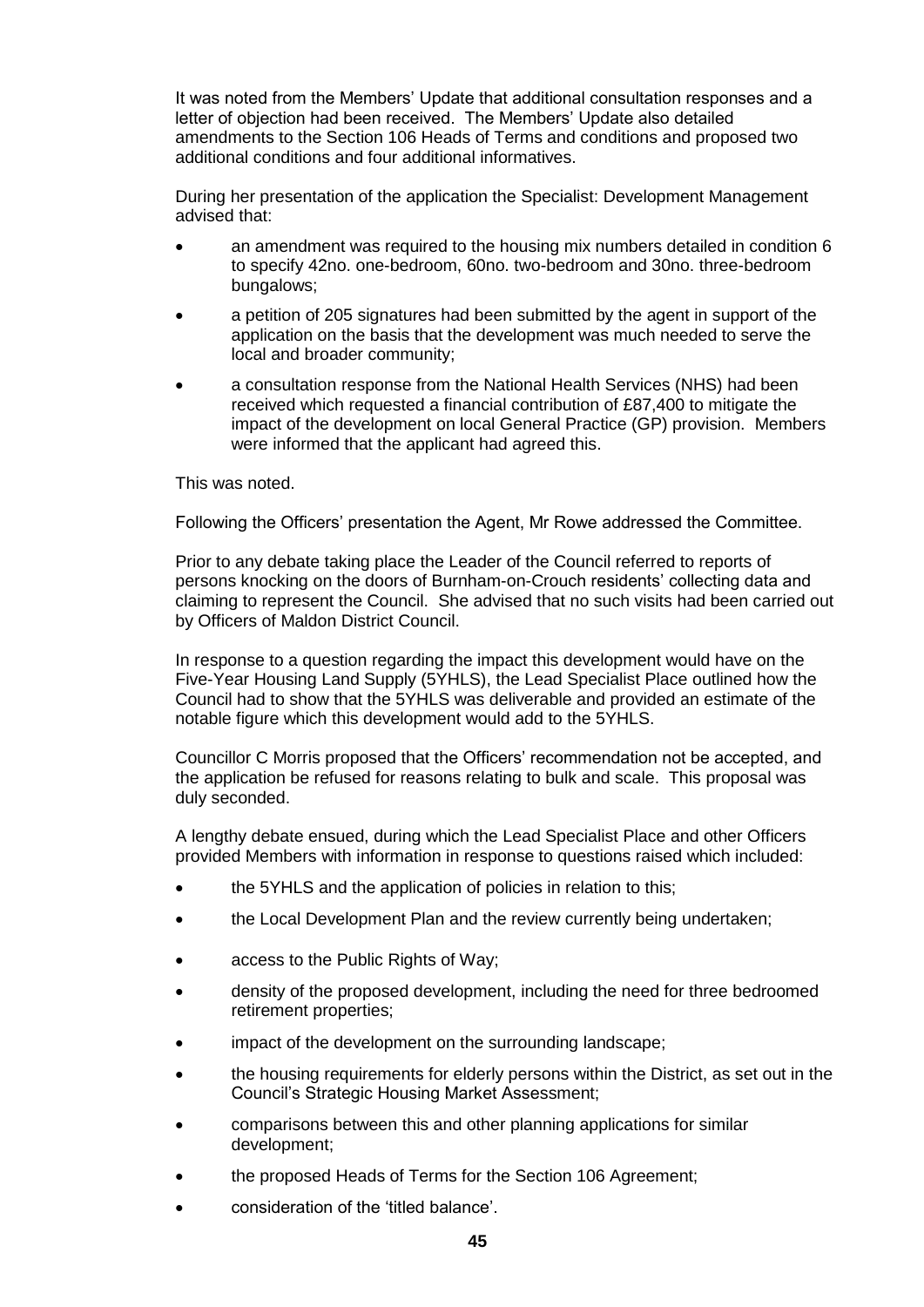Councillor R G Boyce raised a Point of Order referring to a comment he had made during the debate and the rule that allowed a personal statement and clarified that although he had referred to the possibility of phases 3, 4, 5 he made it clear that the Council would not take that into consideration and only consider what was before it. The Chairman agreed and advised Councillor Boyce that this was noted.

The Chairman sought clarification from Councillor Morris on his proposed reasons for refusing the application. Further debate ensued, and Members discussed the distance of the development from the town of Burnham-on-Crouch, the benefits not outweighing the harm, integration of the development with the existing community, the economic benefit, and the significant impact it would have to the properties fronting Maldon Road and Green Lane to the south.

In accordance with Procedure Rule No. 13 (3) Councillor C Morris requested a recorded vote. This was duly seconded.

In response to the debate and reasons for refusal discussed, the Lead Specialist Place suggested that Members may wish to consider the reasons being that the benefits of the development did not outweigh the harm, particularly in relation to the impact on the character of the area and the outlook from neighbouring residential properties which front Maldon Road / Green Lane. Councillor Morris amended his proposal to refuse the application for the reasons as outlined by the Officer. This amendment was duly seconded.

The Chairman then put the proposal to the Committee and the vote was as follows:

#### For the recommendation:

Councillors M G Bassenger, Miss A M Beale, B S Beale, V J Bell, R G Boyce, Mrs P A Channer, M F L Durham, M R Edwards, Mrs J L Fleming, B B Heubner, J V Keyes, K M H Lagan, C Mayes, C P Morley, C Morris, S P Nunn, N G F Shaughnessy, R H Siddall, W Stamp, E L Stephens, Mrs J C Stilts, C Swain and Mrs M E Thompson.

Against the recommendation: None.

Abstention:

Councillor M S Heard.

The motion was therefore carried.

**RESOLVED** that the application be **REFUSED** subject to the following reason:

1 The benefits of the proposed development do not overcome the harm caused to the character and appearance of the area and to the amenity of the occupiers of existing residential properties which front Maldon Road and Green Lane to the south as a result of the adverse impact the development would have on their outlook, contrary to Policies S8 and D1 of the approved Maldon District Local Development Plan, adopted Burnham-on-Crouch Neighbourhood Plan and the NPPF.

Following her earlier declaration of interest Councillor V J Bell left the meeting at this point and did not return.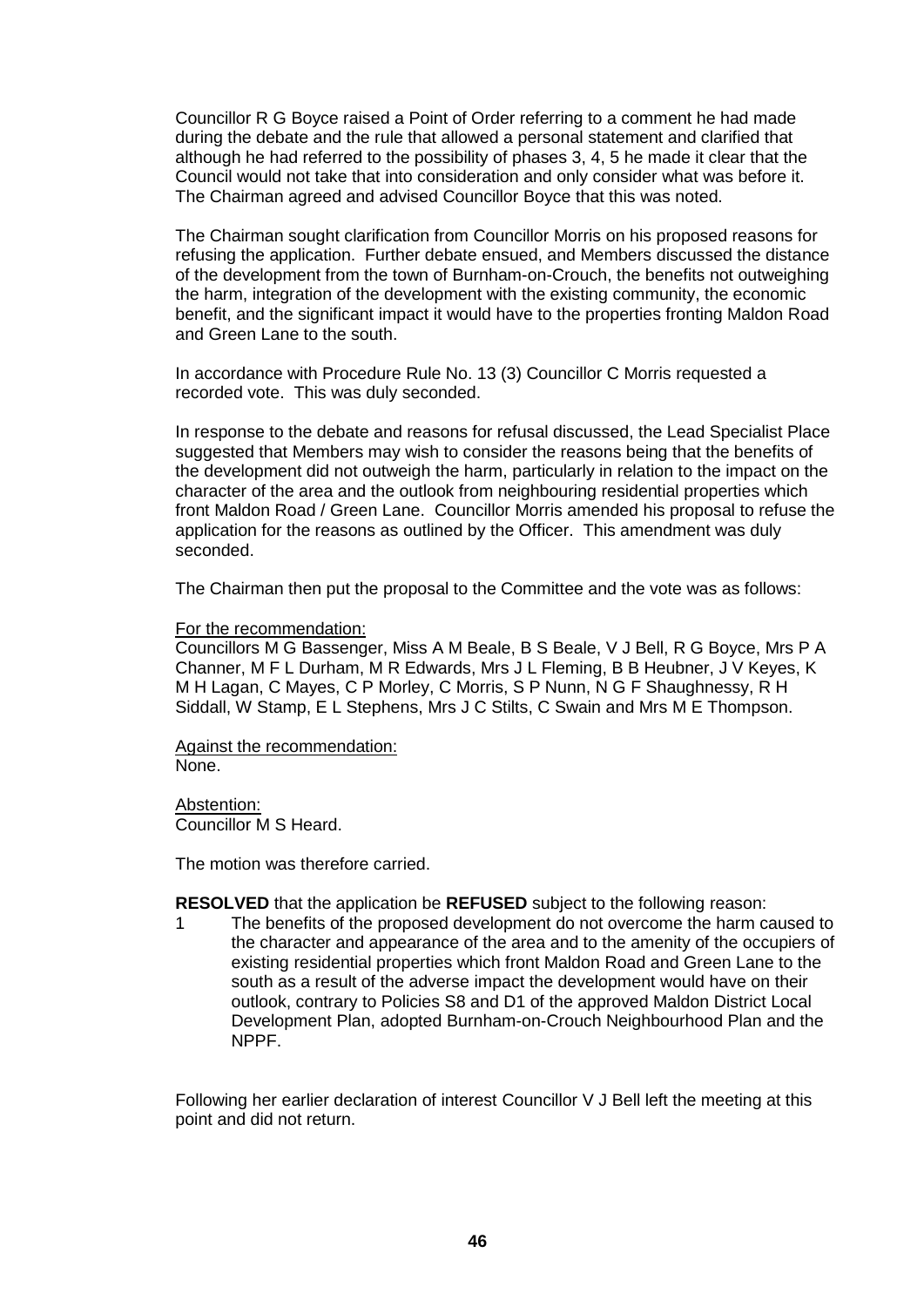# **82. 20/01166/FUL LAND SOUTH CHARWOOD AND EAST OF ORCHARD HOUSE, STONEY HILLS, BURNHAM-ON-CROUCH**

| <b>Application Number</b>         | 20/01166/FUL                                               |
|-----------------------------------|------------------------------------------------------------|
| Location                          | Land South Of Charwood and East of Orchard House,          |
|                                   | Stoney Hills, Burnham-On-Crouch                            |
|                                   | Construct cul-de-sac road with turning head and vehicular  |
| <b>Proposal</b>                   | and pedestrian access off Stoney Hills, erect one detached |
|                                   | bungalow and garage, lay out parking spaces and garden     |
| <b>Applicant</b>                  | Mr Burrows - Virium Technology Limited                     |
| Agent                             | Mr Stewart Rowe - The Planning And Design Bureau Ltd       |
| <b>Target Decision Date</b>       | 3 May 2021                                                 |
| <b>Case Officer</b>               | Louise Staplehurst                                         |
| <b>Parish</b>                     | <b>BURNHAM NORTH</b>                                       |
| <b>Reason for Referral to the</b> | Departure from the Local Plan 2017                         |
| <b>Committee / Council</b>        |                                                            |

It was noted from the Members' Update that a further consultation response had been received.

A copy of the report and Members' Update considered at the South Eastern Area Planning Committee on 17 February 2021 were attached as Appendices 1 and 2 respectively to the report.

In response to a question the Specialist – Development Management advised that the access road to the site was private and had been approved as part of a previous planning application.

Councillor R G Boyce proposed that the Officers' recommendation of approval be agreed. This was duly seconded.

In accordance with Procedure Rule No. 13 (3) Councillor C Morris requested a recorded vote. This was duly seconded.

Councillor Morris advised that if the proposal for approval failed he wished to propose that the application be refused due to the design being incongruous and contrived.

During the debate that followed some concern was raised regarding the distance between and the impact the proposal would have on the outlook of Orchard House.

Councillor Boyce left the meeting during the debate and did not return.

In response to some questions raised the Lead Specialist Place provided Members with further information regarding the proposed development including how it was not unusual to have an elevation without windows.

In response to a point of order raised by Councillor W Stamp regarding whether the proposal in the name of Councillor Boyce could be put as he had since left the meeting, the Lead Legal Specialist and Monitoring Officer advised that although Councillor Boyce had left the meeting the proposal still stood.

The Chairman the put the proposal to approve the application to the Committee and the voting was as follows: